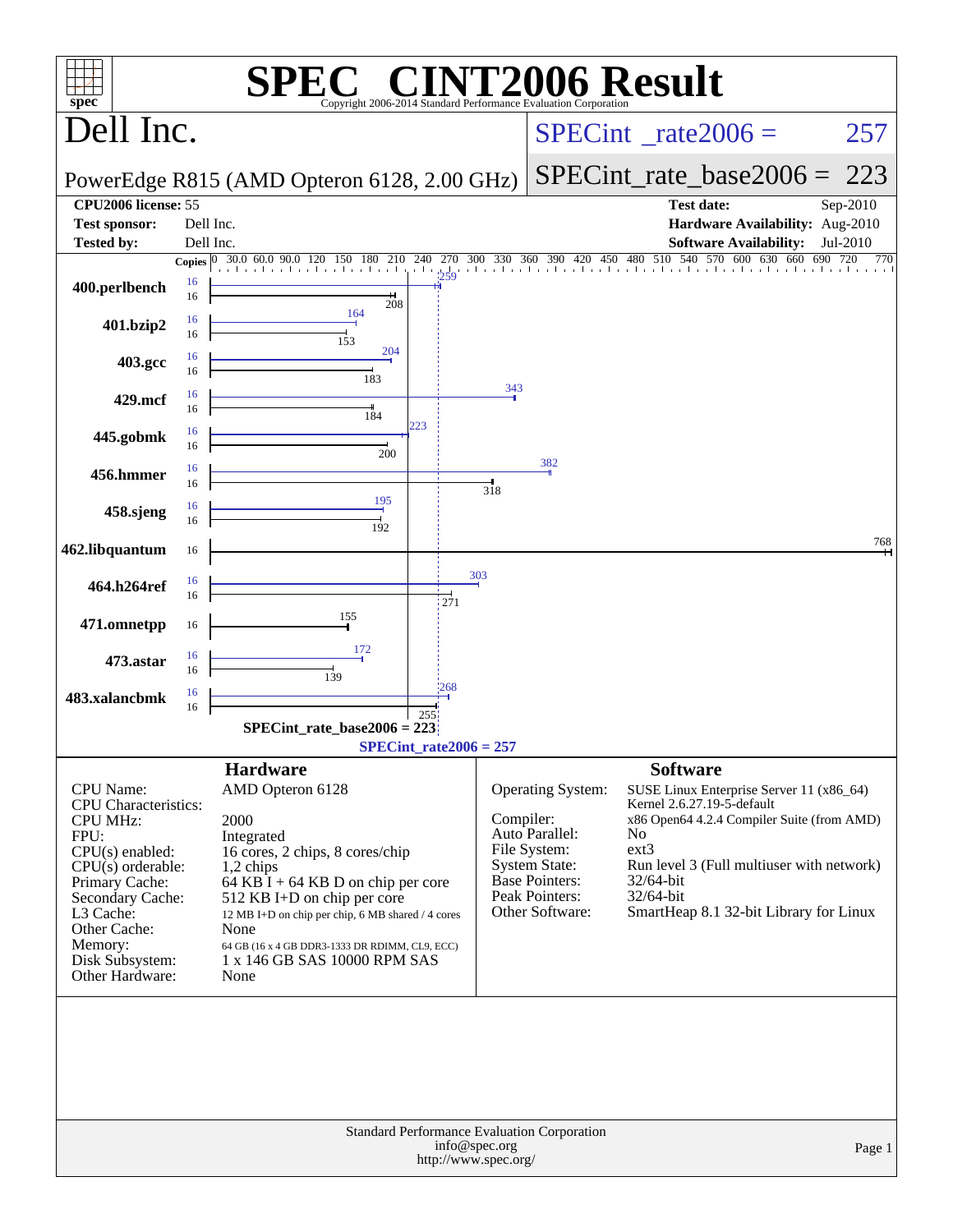

# **[SPEC CINT2006 Result](http://www.spec.org/auto/cpu2006/Docs/result-fields.html#SPECCINT2006Result)**

## Dell Inc.

#### SPECint rate $2006 = 257$

PowerEdge R815 (AMD Opteron 6128, 2.00 GHz)

[SPECint\\_rate\\_base2006 =](http://www.spec.org/auto/cpu2006/Docs/result-fields.html#SPECintratebase2006) 223

**[CPU2006 license:](http://www.spec.org/auto/cpu2006/Docs/result-fields.html#CPU2006license)** 55 **[Test date:](http://www.spec.org/auto/cpu2006/Docs/result-fields.html#Testdate)** Sep-2010

**[Test sponsor:](http://www.spec.org/auto/cpu2006/Docs/result-fields.html#Testsponsor)** Dell Inc. **[Hardware Availability:](http://www.spec.org/auto/cpu2006/Docs/result-fields.html#HardwareAvailability)** Aug-2010 **[Tested by:](http://www.spec.org/auto/cpu2006/Docs/result-fields.html#Testedby)** Dell Inc. **[Software Availability:](http://www.spec.org/auto/cpu2006/Docs/result-fields.html#SoftwareAvailability)** Jul-2010

#### **[Results Table](http://www.spec.org/auto/cpu2006/Docs/result-fields.html#ResultsTable)**

|                                                                                                          | <b>Base</b>   |                |       |                |            |                |              |               | <b>Peak</b>    |              |                |              |                |              |  |  |
|----------------------------------------------------------------------------------------------------------|---------------|----------------|-------|----------------|------------|----------------|--------------|---------------|----------------|--------------|----------------|--------------|----------------|--------------|--|--|
| <b>Benchmark</b>                                                                                         | <b>Copies</b> | <b>Seconds</b> | Ratio | <b>Seconds</b> | Ratio      | <b>Seconds</b> | <b>Ratio</b> | <b>Copies</b> | <b>Seconds</b> | <b>Ratio</b> | <b>Seconds</b> | <b>Ratio</b> | <b>Seconds</b> | <b>Ratio</b> |  |  |
| 400.perlbench                                                                                            | 16            | 767            | 204   | 749            | 209        | 753            | 208          | 16            | 617            | 253          | 604            | 259          | 603            | 259          |  |  |
| 401.bzip2                                                                                                | 16            | 1010           | 153   | 1006           | 153        | 1006           | 154          | 16            | 940            | 164          | 941            | 164          | 941            | 164          |  |  |
| $403.\mathrm{gcc}$                                                                                       | 16            | 704            | 183   | 704            | 183        | 706            | 182          | 16            | 634            | 203          | 631            | 204          | 632            | 204          |  |  |
| $429$ .mcf                                                                                               | 16            | 794            | 184   | 793            | 184        | 803            | 182          | 16            | 426            | 343          | 424            | 344          | 427            | 342          |  |  |
| 445.gobmk                                                                                                | 16            | 842            | 199   | 840            | <b>200</b> | 840            | 200          | 16            | 750            | 224          | 776            | 216          | 751            | 223          |  |  |
| 456.hmmer                                                                                                | 16            | 471            | 317   | 468            | 319        | 469            | 318          | 16            | 389            | 384          | <u>390</u>     | <u>382</u>   | 391            | 382          |  |  |
| $458$ .sjeng                                                                                             | 16            | 1008           | 192   | 1010           | 192        | 1008           | 192          | 16            | 994            | 195          | 993            | 195          | 994            | <u>195</u>   |  |  |
| 462.libquantum                                                                                           | 16            | 435            | 761   | 432            | 768        | 431            | 769          | 16            | 435            | 761          | 432            | 768          | 431            | 769          |  |  |
| 464.h264ref                                                                                              | 16            | 1303           | 272   | 1305           | 271        | 1304           | 271          | 16            | 1170           | 303          | 1171           | 302          | 1170           | <b>303</b>   |  |  |
| 471.omnetpp                                                                                              | 16            | 650            | 154   | 643            | 156        | 643            | 155          | 16            | 650            | 154          | 643            | 156          | 643            | 155          |  |  |
| $473$ . astar                                                                                            | 16            | 810            | 139   | 811            | 138        | 810            | 139I         | 16            | 657            | 171          | 655            | 172          | 654            | 172          |  |  |
| 483.xalancbmk                                                                                            | 16            | 434            | 255   | 433            | 255        | 435            | 254          | 16            | 412            | 268          | 411            | 268          | 410            | 269          |  |  |
| Results appear in the order in which they were run. Bold underlined text indicates a median measurement. |               |                |       |                |            |                |              |               |                |              |                |              |                |              |  |  |

#### **[Submit Notes](http://www.spec.org/auto/cpu2006/Docs/result-fields.html#SubmitNotes)**

The config file option 'submit' was used. 'numactl' was used to bind copies to the cores. See the configuration file for details.

#### **[Operating System Notes](http://www.spec.org/auto/cpu2006/Docs/result-fields.html#OperatingSystemNotes)**

'ulimit -s unlimited' was used to set environment stack size 'ulimit -l 2097152' was used to set environment locked pages in memory limit

Set vm/nr\_hugepages=14336 in /etc/sysctl.conf mount -t hugetlbfs nodev /mnt/hugepages

#### **[General Notes](http://www.spec.org/auto/cpu2006/Docs/result-fields.html#GeneralNotes)**

Environment variables set by runspec before the start of the run: HUGETLB\_LIMIT = "896" LD\_LIBRARY\_PATH = "/cpu2006/amd1002-rate-libs-revC/64:/cpu2006/amd1002-rate-libs-revC/32"

The x86 Open64 Compiler Suite is only available from (and supported by) AMD at <http://developer.amd.com/cpu/open64>

Binaries were compiled on SLES10 SP2 with binutils 2.18

Standard Performance Evaluation Corporation [info@spec.org](mailto:info@spec.org) <http://www.spec.org/>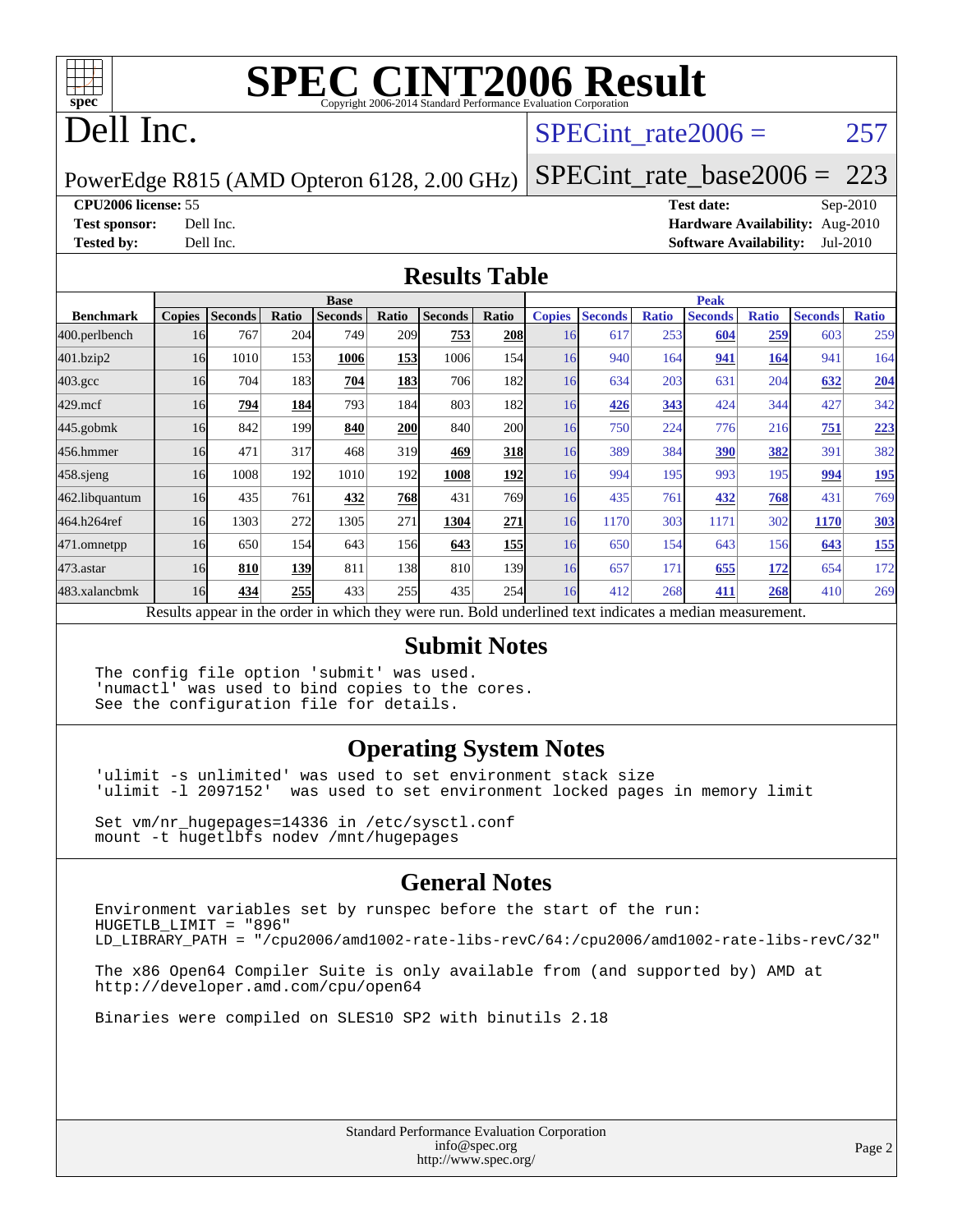

# **[SPEC CINT2006 Result](http://www.spec.org/auto/cpu2006/Docs/result-fields.html#SPECCINT2006Result)**

# Dell Inc.

SPECint rate $2006 = 257$ 

[SPECint\\_rate\\_base2006 =](http://www.spec.org/auto/cpu2006/Docs/result-fields.html#SPECintratebase2006) 223

PowerEdge R815 (AMD Opteron 6128, 2.00 GHz)

**[CPU2006 license:](http://www.spec.org/auto/cpu2006/Docs/result-fields.html#CPU2006license)** 55 **[Test date:](http://www.spec.org/auto/cpu2006/Docs/result-fields.html#Testdate)** Sep-2010 **[Test sponsor:](http://www.spec.org/auto/cpu2006/Docs/result-fields.html#Testsponsor)** Dell Inc. **[Hardware Availability:](http://www.spec.org/auto/cpu2006/Docs/result-fields.html#HardwareAvailability)** Aug-2010 **[Tested by:](http://www.spec.org/auto/cpu2006/Docs/result-fields.html#Testedby)** Dell Inc. **[Software Availability:](http://www.spec.org/auto/cpu2006/Docs/result-fields.html#SoftwareAvailability)** Jul-2010

#### **[Base Compiler Invocation](http://www.spec.org/auto/cpu2006/Docs/result-fields.html#BaseCompilerInvocation)**

[C benchmarks](http://www.spec.org/auto/cpu2006/Docs/result-fields.html#Cbenchmarks): [opencc](http://www.spec.org/cpu2006/results/res2010q3/cpu2006-20100914-13300.flags.html#user_CCbase_Fopencc)

[C++ benchmarks:](http://www.spec.org/auto/cpu2006/Docs/result-fields.html#CXXbenchmarks) [openCC](http://www.spec.org/cpu2006/results/res2010q3/cpu2006-20100914-13300.flags.html#user_CXXbase_FopenCC)

#### **[Base Portability Flags](http://www.spec.org/auto/cpu2006/Docs/result-fields.html#BasePortabilityFlags)**

 400.perlbench: [-DSPEC\\_CPU\\_LP64](http://www.spec.org/cpu2006/results/res2010q3/cpu2006-20100914-13300.flags.html#b400.perlbench_basePORTABILITY_DSPEC_CPU_LP64) [-DSPEC\\_CPU\\_LINUX\\_X64](http://www.spec.org/cpu2006/results/res2010q3/cpu2006-20100914-13300.flags.html#b400.perlbench_baseCPORTABILITY_DSPEC_CPU_LINUX_X64) 401.bzip2: [-DSPEC\\_CPU\\_LP64](http://www.spec.org/cpu2006/results/res2010q3/cpu2006-20100914-13300.flags.html#suite_basePORTABILITY401_bzip2_DSPEC_CPU_LP64) 403.gcc: [-DSPEC\\_CPU\\_LP64](http://www.spec.org/cpu2006/results/res2010q3/cpu2006-20100914-13300.flags.html#suite_basePORTABILITY403_gcc_DSPEC_CPU_LP64) 429.mcf: [-DSPEC\\_CPU\\_LP64](http://www.spec.org/cpu2006/results/res2010q3/cpu2006-20100914-13300.flags.html#suite_basePORTABILITY429_mcf_DSPEC_CPU_LP64) 445.gobmk: [-DSPEC\\_CPU\\_LP64](http://www.spec.org/cpu2006/results/res2010q3/cpu2006-20100914-13300.flags.html#suite_basePORTABILITY445_gobmk_DSPEC_CPU_LP64) 456.hmmer: [-DSPEC\\_CPU\\_LP64](http://www.spec.org/cpu2006/results/res2010q3/cpu2006-20100914-13300.flags.html#suite_basePORTABILITY456_hmmer_DSPEC_CPU_LP64) 458.sjeng: [-DSPEC\\_CPU\\_LP64](http://www.spec.org/cpu2006/results/res2010q3/cpu2006-20100914-13300.flags.html#suite_basePORTABILITY458_sjeng_DSPEC_CPU_LP64) 462.libquantum: [-DSPEC\\_CPU\\_LP64](http://www.spec.org/cpu2006/results/res2010q3/cpu2006-20100914-13300.flags.html#suite_basePORTABILITY462_libquantum_DSPEC_CPU_LP64) [-DSPEC\\_CPU\\_LINUX](http://www.spec.org/cpu2006/results/res2010q3/cpu2006-20100914-13300.flags.html#b462.libquantum_baseCPORTABILITY_DSPEC_CPU_LINUX) 464.h264ref: [-DSPEC\\_CPU\\_LP64](http://www.spec.org/cpu2006/results/res2010q3/cpu2006-20100914-13300.flags.html#suite_basePORTABILITY464_h264ref_DSPEC_CPU_LP64) 483.xalancbmk: [-DSPEC\\_CPU\\_LINUX](http://www.spec.org/cpu2006/results/res2010q3/cpu2006-20100914-13300.flags.html#b483.xalancbmk_baseCXXPORTABILITY_DSPEC_CPU_LINUX)

#### **[Base Optimization Flags](http://www.spec.org/auto/cpu2006/Docs/result-fields.html#BaseOptimizationFlags)**

[C benchmarks](http://www.spec.org/auto/cpu2006/Docs/result-fields.html#Cbenchmarks):

[-march=barcelona](http://www.spec.org/cpu2006/results/res2010q3/cpu2006-20100914-13300.flags.html#user_CCbase_F-march_8ea39521cada96f307a04d0b8b9c6ffb) [-mso](http://www.spec.org/cpu2006/results/res2010q3/cpu2006-20100914-13300.flags.html#user_CCbase_F-mso) [-Ofast](http://www.spec.org/cpu2006/results/res2010q3/cpu2006-20100914-13300.flags.html#user_CCbase_F-Ofast) [-CG:local\\_sched\\_alg=1](http://www.spec.org/cpu2006/results/res2010q3/cpu2006-20100914-13300.flags.html#user_CCbase_F-CG:local_sched_alg_2175ca61f1a2717f1ec57b14995b9e7a) [-INLINE:aggressive=on](http://www.spec.org/cpu2006/results/res2010q3/cpu2006-20100914-13300.flags.html#user_CCbase_F-INLINE:aggressive_e14807c0a1e56a6a83cb25ab07c7ae8a) [-IPA:plimit=8000](http://www.spec.org/cpu2006/results/res2010q3/cpu2006-20100914-13300.flags.html#user_CCbase_F-IPA:plimit_92cba83f3d47f09c7d5368fda93ddbd7) [-IPA:small\\_pu=100](http://www.spec.org/cpu2006/results/res2010q3/cpu2006-20100914-13300.flags.html#user_CCbase_F-IPA:small_pu_900a09767c6929d55c26ea3d32399996) [-HP:bdt=2m:heap=2m](http://www.spec.org/cpu2006/results/res2010q3/cpu2006-20100914-13300.flags.html#user_CCbase_F-HUGEPAGE_855e97383b49831f390a2af16fe7202f)

[C++ benchmarks:](http://www.spec.org/auto/cpu2006/Docs/result-fields.html#CXXbenchmarks)

[-march=barcelona](http://www.spec.org/cpu2006/results/res2010q3/cpu2006-20100914-13300.flags.html#user_CXXbase_F-march_8ea39521cada96f307a04d0b8b9c6ffb) [-mso](http://www.spec.org/cpu2006/results/res2010q3/cpu2006-20100914-13300.flags.html#user_CXXbase_F-mso) [-Ofast](http://www.spec.org/cpu2006/results/res2010q3/cpu2006-20100914-13300.flags.html#user_CXXbase_F-Ofast) [-m32](http://www.spec.org/cpu2006/results/res2010q3/cpu2006-20100914-13300.flags.html#user_CXXbase_F-m32) [-INLINE:aggressive=on](http://www.spec.org/cpu2006/results/res2010q3/cpu2006-20100914-13300.flags.html#user_CXXbase_F-INLINE:aggressive_e14807c0a1e56a6a83cb25ab07c7ae8a) [-CG:cmp\\_peep=on](http://www.spec.org/cpu2006/results/res2010q3/cpu2006-20100914-13300.flags.html#user_CXXbase_F-CG:cmp_peep_ab90c979e95bee1f1f617a32622424ed) [-L/root/work/libraries/SmartHeap-8.1/lib -lsmartheap](http://www.spec.org/cpu2006/results/res2010q3/cpu2006-20100914-13300.flags.html#user_CXXbase_F-L_lib_directory_lsmartheap_9ab549d8336b8b0ffe7b94e3ae706265)

## **[Peak Compiler Invocation](http://www.spec.org/auto/cpu2006/Docs/result-fields.html#PeakCompilerInvocation)**

[C benchmarks](http://www.spec.org/auto/cpu2006/Docs/result-fields.html#Cbenchmarks): [opencc](http://www.spec.org/cpu2006/results/res2010q3/cpu2006-20100914-13300.flags.html#user_CCpeak_Fopencc)

[C++ benchmarks:](http://www.spec.org/auto/cpu2006/Docs/result-fields.html#CXXbenchmarks) [openCC](http://www.spec.org/cpu2006/results/res2010q3/cpu2006-20100914-13300.flags.html#user_CXXpeak_FopenCC)

### **[Peak Portability Flags](http://www.spec.org/auto/cpu2006/Docs/result-fields.html#PeakPortabilityFlags)**

400.perlbench: [-DSPEC\\_CPU\\_LP64](http://www.spec.org/cpu2006/results/res2010q3/cpu2006-20100914-13300.flags.html#b400.perlbench_peakPORTABILITY_DSPEC_CPU_LP64) [-DSPEC\\_CPU\\_LINUX\\_X64](http://www.spec.org/cpu2006/results/res2010q3/cpu2006-20100914-13300.flags.html#b400.perlbench_peakCPORTABILITY_DSPEC_CPU_LINUX_X64)

Continued on next page

Standard Performance Evaluation Corporation [info@spec.org](mailto:info@spec.org) <http://www.spec.org/>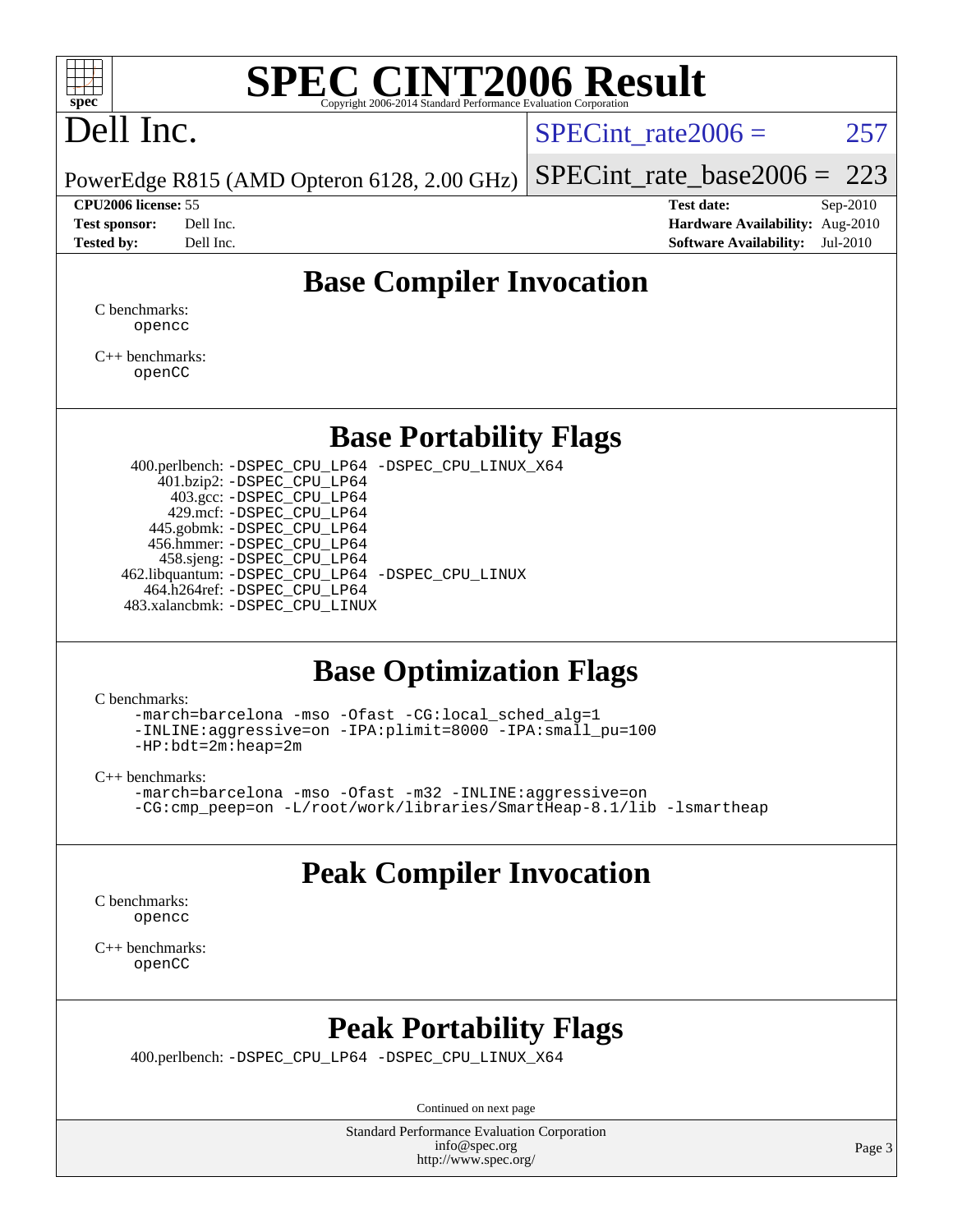

# **[SPEC CINT2006 Result](http://www.spec.org/auto/cpu2006/Docs/result-fields.html#SPECCINT2006Result)**

# Dell Inc.

 $SPECTnt_rate2006 = 257$ 

PowerEdge R815 (AMD Opteron 6128, 2.00 GHz) [SPECint\\_rate\\_base2006 =](http://www.spec.org/auto/cpu2006/Docs/result-fields.html#SPECintratebase2006) 223

**[CPU2006 license:](http://www.spec.org/auto/cpu2006/Docs/result-fields.html#CPU2006license)** 55 **[Test date:](http://www.spec.org/auto/cpu2006/Docs/result-fields.html#Testdate)** Sep-2010 **[Test sponsor:](http://www.spec.org/auto/cpu2006/Docs/result-fields.html#Testsponsor)** Dell Inc. **[Hardware Availability:](http://www.spec.org/auto/cpu2006/Docs/result-fields.html#HardwareAvailability)** Aug-2010 **[Tested by:](http://www.spec.org/auto/cpu2006/Docs/result-fields.html#Testedby)** Dell Inc. **[Software Availability:](http://www.spec.org/auto/cpu2006/Docs/result-fields.html#SoftwareAvailability)** Jul-2010

## **[Peak Portability Flags \(Continued\)](http://www.spec.org/auto/cpu2006/Docs/result-fields.html#PeakPortabilityFlags)**

 401.bzip2: [-DSPEC\\_CPU\\_LP64](http://www.spec.org/cpu2006/results/res2010q3/cpu2006-20100914-13300.flags.html#suite_peakPORTABILITY401_bzip2_DSPEC_CPU_LP64) 445.gobmk: [-DSPEC\\_CPU\\_LP64](http://www.spec.org/cpu2006/results/res2010q3/cpu2006-20100914-13300.flags.html#suite_peakPORTABILITY445_gobmk_DSPEC_CPU_LP64) 456.hmmer: [-DSPEC\\_CPU\\_LP64](http://www.spec.org/cpu2006/results/res2010q3/cpu2006-20100914-13300.flags.html#suite_peakPORTABILITY456_hmmer_DSPEC_CPU_LP64) 458.sjeng: [-DSPEC\\_CPU\\_LP64](http://www.spec.org/cpu2006/results/res2010q3/cpu2006-20100914-13300.flags.html#suite_peakPORTABILITY458_sjeng_DSPEC_CPU_LP64) 462.libquantum: [-DSPEC\\_CPU\\_LP64](http://www.spec.org/cpu2006/results/res2010q3/cpu2006-20100914-13300.flags.html#suite_peakPORTABILITY462_libquantum_DSPEC_CPU_LP64) [-DSPEC\\_CPU\\_LINUX](http://www.spec.org/cpu2006/results/res2010q3/cpu2006-20100914-13300.flags.html#b462.libquantum_peakCPORTABILITY_DSPEC_CPU_LINUX) 464.h264ref: [-DSPEC\\_CPU\\_LP64](http://www.spec.org/cpu2006/results/res2010q3/cpu2006-20100914-13300.flags.html#suite_peakPORTABILITY464_h264ref_DSPEC_CPU_LP64) 483.xalancbmk: [-DSPEC\\_CPU\\_LINUX](http://www.spec.org/cpu2006/results/res2010q3/cpu2006-20100914-13300.flags.html#b483.xalancbmk_peakCXXPORTABILITY_DSPEC_CPU_LINUX)

#### **[Peak Optimization Flags](http://www.spec.org/auto/cpu2006/Docs/result-fields.html#PeakOptimizationFlags)**

[C benchmarks](http://www.spec.org/auto/cpu2006/Docs/result-fields.html#Cbenchmarks):

```
Standard Performance Evaluation Corporation
400.perlbench: -march=barcelona -mso -fb_create fbdata(pass 1)
          -fb_opt fbdata(pass 2) -Ofast -IPA:plimit=20000 -LNO:opt=0
          -OPT:unroll_times_max=8 -OPT:unroll_size=256
          -OPT:unroll_level=2 -OPT:keep_ext=on -WOPT:if_conv=0
          -CG:local_sched_alg=1 -CG:unroll_fb_req=on
          -HP:bdt=2m:heap=2m
   401.bzip2: -march=barcelona -mso -fb_create fbdata(pass 1)
          -fb_opt fbdata(pass 2) -O3 -OPT:alias=disjoint
          -OPT:goto=off -CG:local_sched_alg=1 -HP:bdt=2m:heap=2m
    403.gcc: -march=barcelona -mso -fb_create fbdata(pass 1)
          -fb_opt fbdata(pass 2) -Ofast -LNO:trip_count=256
          -LNO:prefetch_ahead=10 -CG:cmp_peep=on -m32
          -HP:bdt=2m:heap=2m -GRA:unspill=on -IPA:small_pu=200
    429.mcf: -march=barcelona -mso -O3 -ipa -INLINE:aggressive=on
          -CG:gcm=off -GRA:prioritize_by_density=on -m32
          -HP:bdt=2m:heap=2m
  445.gobmk: -march=barcelona -mso -fb_create fbdata(pass 1)
          -fb_opt fbdata(pass 2) -O3 -OPT:alias=restrict
          -OPT:unroll_times_max=8 -OPT:unroll_size=256
          -OPT:unroll_level=2 -OPT:keep_ext=on -ipa -IPA:plimit=750
          -IPA:min_hotness=300-IPA:pu_reorder=1-LNO:prefetch=1
          -LNO:ignore_feedback=off -CG:p2align=on
          -CG:unroll_fb_req=on -HP:bdt=2m:heap=2m
 456.hmmer: -march=barcelona -mso -fb_create fbdata(pass 1)
          -fb_opt fbdata(pass 2) -Ofast -LNO:prefetch=0
          -OPT:alias=disjoint -OPT:unroll_times_max=8
          -OPT:unroll_size=256 -OPT:unroll_level=2 -OPT:keep_ext=on
          -CG:local_sched_alg=1 -CG:cflow=0
          -CG:push_pop_int_saved_regs=off -CG:cmp_peep=on
          -HP:bdt=2m:heap=2m
                               Continued on next page
```
[info@spec.org](mailto:info@spec.org) <http://www.spec.org/>